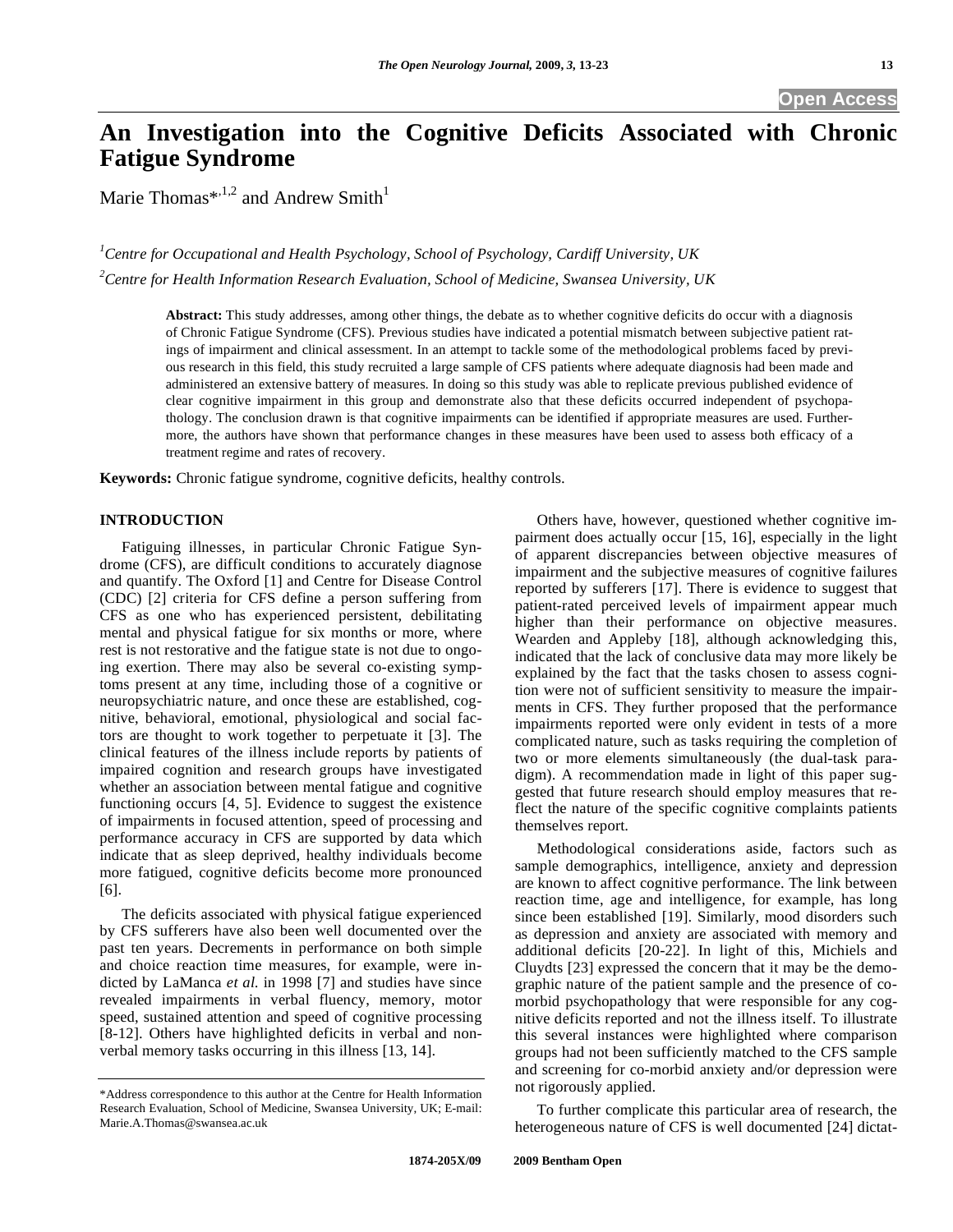ing that any study investigating cognitive impairment in this illness would require large numbers of patients. Indeed, our previous studies had been conducted on relatively small patient numbers [25] and, although findings were encouraging, it was acknowledged that larger patient numbers were required for a more accurate profile of impairment to emerge. In addition, the analyses conducted would need to be extended to include, not only the potentially confounding factors that co-exist in the illness (such as age, gender and comorbid depression), but also mechanisms (such as the impact of stress, daily hassles and life events) which appear to exacerbate and perpetuate the condition.

 In view of the on-going debate as to the existence and exact nature of the cognitive deficits associated with CFS the current study addressed each of the conflicting issues raised by: (a) recruiting a large sample of Chronic Fatigue Syndrome sufferers from a specialized out-patient clinic where strict adherence to the CDC criteria was maintained [2]; (b) comparing the patient group to an age-, gender- and educationally-matched healthy control group; (c) administering a wide range of objective and subjective measures developed from previous studies [8, 25]; and (d) identifying possible confounding factors which could account for any deficits observed and incorporate them into the analysis model.

#### **MATERIALS AND METHODS**

 Ethical approval was granted by the local research ethics committee and informed consent was obtained from all who participated. Data were coded to protect the anonymity of both patient and control groups.

#### **Design**

 Baseline data collected from the patient group were compared to data from a matched group of healthy controls in a between group design.

#### **Participants**

 Patients, all of whom had been referred by their GP and were attending an hospital infectious diseases outpatient clinic specifically set up to research CFS, were invited to join a volunteer panel administered by the Health Psychology Research Unit. In order to be recruited to the research panel, a patient had to fulfill the Centre for Disease Control (CDC) criteria [2]. Each patient completed a comprehensive batch of computerized mood and cognitive performance tasks as well as a wide range of questionnaires including illness history, psychopathology (in this case co-morbid anxiety and depression), health and well-being. A healthy control group of 126 participants, consisting of members of the general population, was set up by advertisement in local newspapers. This control group provided appropriately age-, gender- and educational-status-matched comparisons for the Chronic Fatigue Syndrome sample. The testing session for both CFS patients and controls were conducted by psychology researchers with an average duration of forty minutes depending on the needs of each participant.

#### **QUESTIONNAIRES**

#### **Demographics and Illness History**

 The demographic section of the questionnaire, as well as collecting data relating to gender, age, social status and educational background of the participants, required the CFS cational background of the participants, required the CFS patients to provide a brief history of their illness including illness length, GP involvement in diagnosis, type of onset, illness severity and illness characteristics [8]. The National Adult Reading Test (NART) [26] was used in this study to measure pre-morbid intelligence in the patient and control groups.

#### **Health-Related Behaviors**

 Two variables, namely the average number of hours slept per night and a score rating 'feeling rested from sleep', were used to measure sleep quality in the sample. In addition, activity levels, alcohol and cigarette consumption and eating habits were also assessed, as were the use of prescribed medication and dietary supplements [8].

#### **Symptoms and Illness Severity**

 Both patients and controls also completed a 28-item symptom check list [27], the total scores from which were also used as a measure of illness severity, as was the Profile of Fatigue Related Symptoms questionnaire (PFRS) [28].

#### **Psychopathology, Mood and Cognition**

 The specific measures described above were considered in conjunction with subjective ratings of positive and negative affect [29], depression [30] and anxiety [31]. In addition, subjective measures of cognition were measured using the Cognitive Failures Questionnaire (CFQ) [32].

#### **Psychosocial Measures**

 Measures of perceived stress [33], major life events [34], daily hassles [35] and self esteem [36] were used to investigate psychosocial factors and their influence on this illness.

#### **MOOD AND PERFORMANCE TESTING**

 A battery of computerized performance tests were used to assess mood, memory, attention and psychomotor function [8]. Responses were registered using a response box connected to a timer card allowing measurement of reaction times to the nearest millisecond.

### **Mood Scales**

 Subjective mood was assessed using eighteen computerised visual analogue mood scales. Each of these bipolar scales comprized a pair of adjectives, for instance drowsy - alert or happy – sad. Participants were instructed to move the cursor from a central position on the scale to a location anywhere along the horizontal line until the cursor rested at a position which was representative of their current mood state. Three scores were derived using factor analysis from the original eighteen items: alertness, hedonic tone and anxiety.

#### **Free Recall**

 This task assessed short-term recall. Volunteers were shown a list of 20 words presented at a rate of one every two seconds. At the end of the list the volunteer had two minutes to write down (in any order) as many of the words as possible on the sheet provided. The variables measured were the number of words written down, the number of correct words and the number of incorrect words.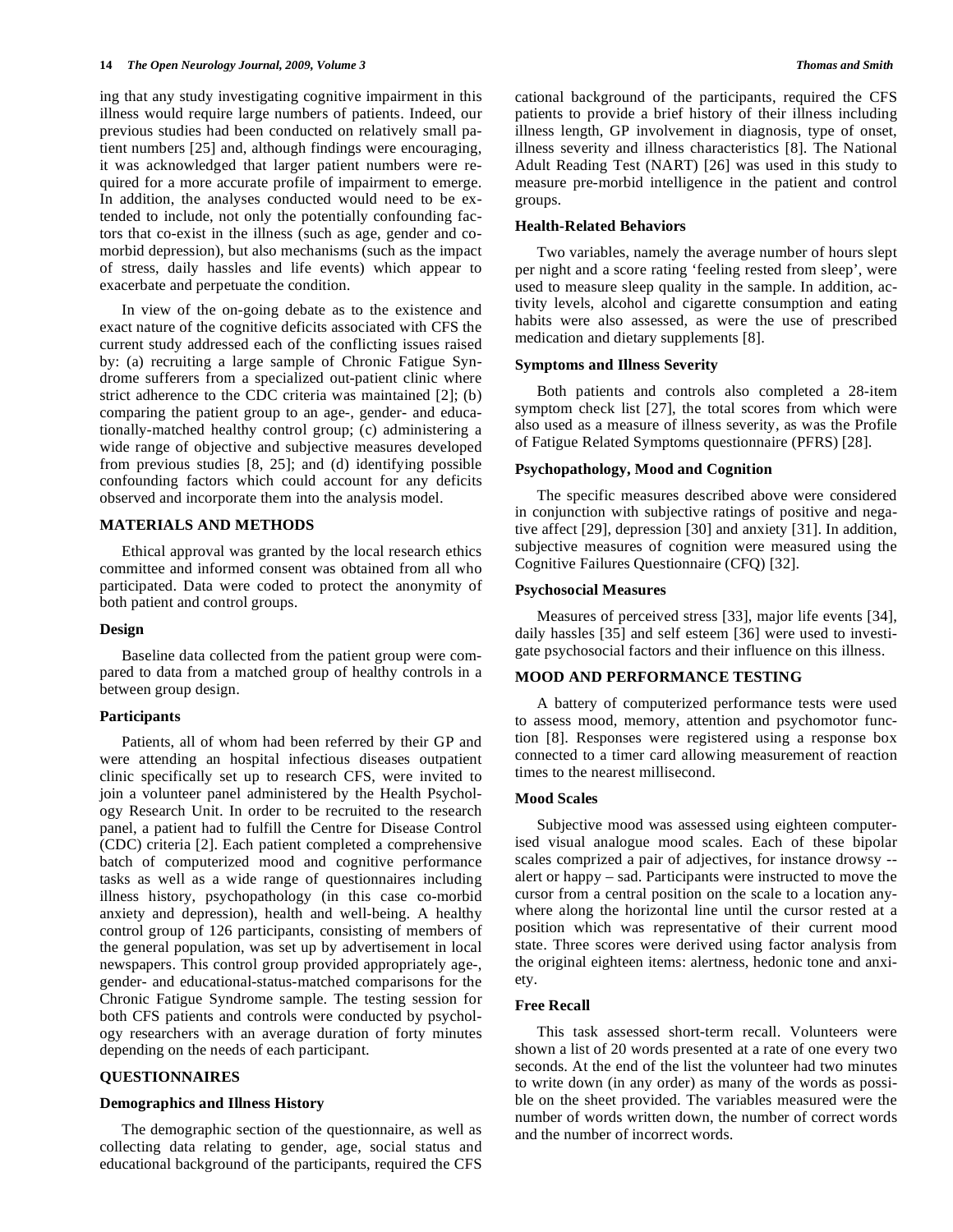#### **Variable Fore-Period Simple Reaction Time Task (Three Minutes Duration)**

 In this task a frame of a box was displayed in the centre of the screen and at varying intervals (from 1 to 8 seconds) a target square appeared inside the box (approximately 8 per minute). As soon as the participant detected the square, they were required to press the response key using the forefinger of their dominant hand only. A reaction time was measured for each presentation and a mean reaction time was calculated for each minute of performance on the basis of the number of trials completed per minute. An overall mean reaction time was calculated from the total number of trials completed over the duration of the task.

# **Repeated Digits Vigilance Task (Three Minutes Duration)**

 This is a measure of vigilance where ability to detect targets at irregular intervals is assessed. Participants were shown successive presentations of three-digit numbers in the centre of the screen (e.g. 473) at the rate of 100 per minute. Each three-digit number usually differed from the one immediately preceding it, with one out of the three digits being replaced with a different digit (e.g. 463, 563, 562). Occasionally (8 times a minute) the same three-digit number was presented on successive trials. It was these repetitions that the participant needed to detect and respond as quickly as possible by pressing a key on the response box using the forefinger of their dominant hand. For each minute of the task and over the duration of the task measures of total mean reaction time to targets, total of trials correctly detected (hits) and the total number of false alarms were recorded.

#### **Distraction from Irrelevant Stimuli**

 In addition to the computerised tests, the patients and controls carried out the Stroop colour-word interference task [37] which measured distraction from irrelevant stimuli. The task required the participant to complete two control and two test conditions which involved the identification of four colours; red, blue, green or yellow. Firstly, the subject was asked to read the word control card. This involved reading a series of words (red, blue, yellow or green) aloud from left to right and from top to bottom. Next, the participant completed the word test. Here the test card was covered with examples of the four colour words which were coloured differently to that word (that is, the word blue may be coloured yellow, etc.). The volunteer was instructed to read the words only. The third part of the task involved describing the colours presented on the control card (again, from left to right and from top to bottom). Each colour was represented as a series of dots. Finally, the volunteer was asked to repeat the test card; this time describing the colour of the word and not the word itself. Each section of the task was timed using a stopwatch. The times for the word or colour interference section of the task were calculated by subtracting the control time from the test time.

#### **PROCEDURE**

 Two separate questionnaire booklets were administered in total; one was completed before visiting the clinic or research centre (including demographic data, illness history and symptom severity, health-related behaviours, psychopathology, psychosocial factors and measures of cognition), and one at the time of testing (administered before the completion of the cognitive function tasks and including measures assessing the level of state anxiety, depression, negative and positive affect and fatigue-related symptoms within the previous week).

#### **Sample Size**

 Priori power analysis [38] calculated an effect size of 0.98 for the simple reaction time task data from our previous study [25]. It was calculated from these data that a sample size of 24 CFS patients and 24 controls would have 95% chance of detecting an impairment effect at the 5% level of significance.

#### **Data Analysis**

 The first set of analyses described and compared data from the two groups. Categoric data were analysed using Chi-squared tests and analyses of variance were used for continuous data. Repeated-measures analyses of variance were used to assess the impact of time on task.

 Next, analyses of covariance were used to identify possible confounding factors for each of the four performance measures (short-term memory, motor speed, vigilance and cognition). Separate analyses were carried out using a range of factors including demographics, health-related behaviours, symptoms, psychopathology, mood and cognition, and psychosocial factors as covariates. Factors identified as those exerting an independent effect on each performance task were included in the analysis model to assess their role in the overall group effect. In addition, these factors (identified as confounds for each performance task) were used as covariates in subsequent analyses.

 The final part of the study investigated whether subjective ratings of cognition and illness severity were linked to objective performance deficits within the CFS group as debated previously [17, 18]. Measures, including cognitive failures, fatigue-related measures and total symptom scores, were used as grouping factors for these analyses.

#### **RESULTS**

#### **The Chronic Fatigue Syndrome Patient Sample**

 The CFS group recruited to this study had a mean illness length of five years and 68% of the patients had received a preliminary diagnosis of CFS by their general practitioner (GP). 84% of the patients believed that a specific event had preceded their illness, the majority of these respondents naming influenza as the event (42%), but some (25%) did acknowledge that stress may have had a causative effect. In over 50% of the cases there was no fixed pattern in terms of symptom severity and time of day. The majority of the patients (41%) rated illness status as 'bad with some recovery'. When asked if there was anything that improved their symptoms, 69% indicated that rest and 50% that sleep had a beneficial effect. Exercise, walking, shopping, mental effort and stress were highlighted as factors which exacerbate symptoms of the illness.

# **CHRONIC FATIGUE SYNDROME AND CONTROL GROUP COMPARISONS**

#### **Demographic Data**

 Table **1** describes basic demographic data for the CFS and control groups. The groups were very similar in terms of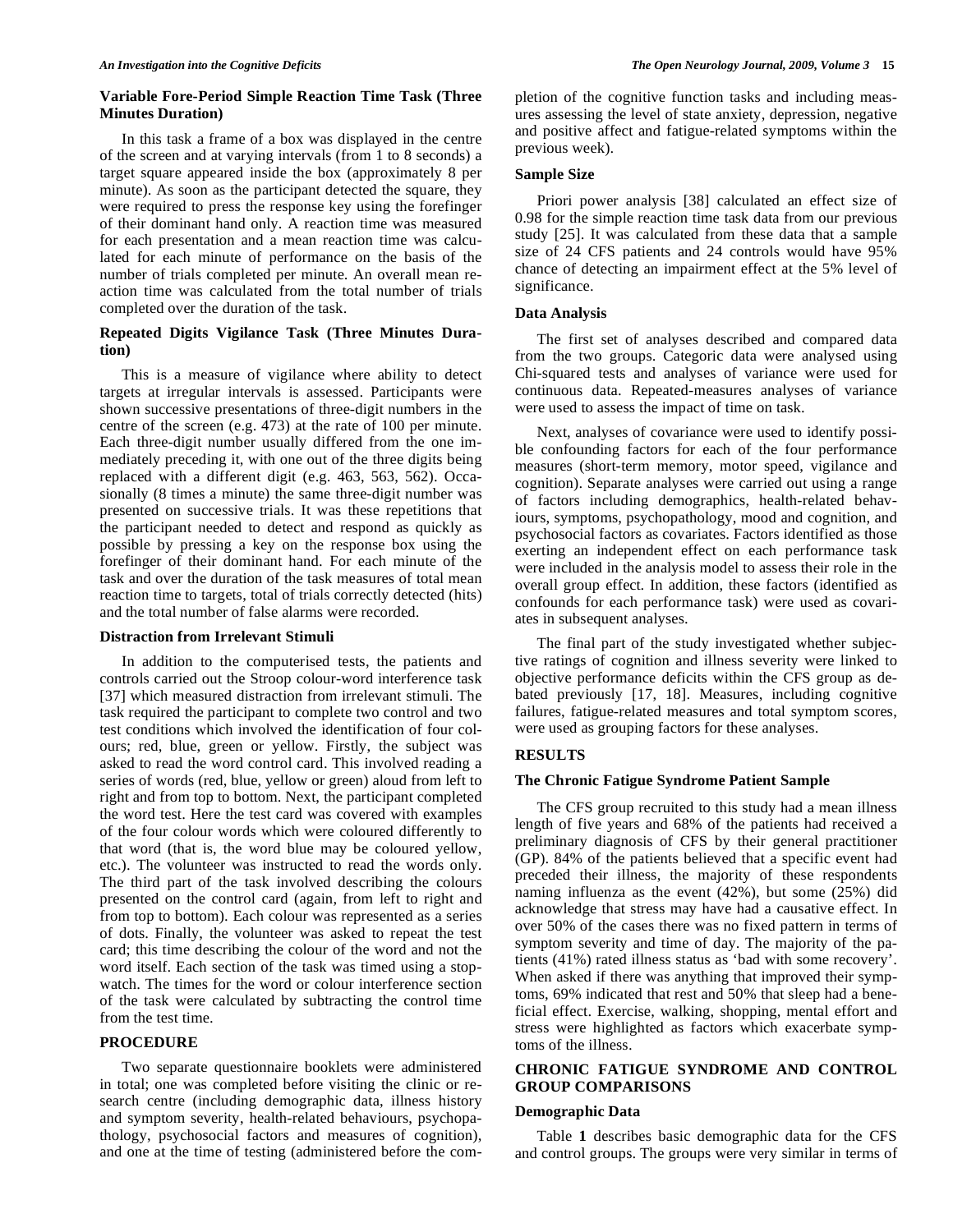**Table 1. The Demographic Data and Health-Related Measures for the CFS and Control Samples. Scores are the Group Means with s.e.m in Parenthesis, or Expressed as Percentages** 

|                                             | $CFS(N=307)$ | Controls $(N=126)$ | F (or $\chi^2$ ), df, p |
|---------------------------------------------|--------------|--------------------|-------------------------|
| <b>Demographic Data:</b>                    |              |                    |                         |
| Male: Female (ratio)                        | 30:70        | 34:66              | n/s                     |
| $Age$ (years)                               | 42.09(0.67)  | 40.88(1.18)        | n/s                     |
| Marital Status Married (%)                  | 64.6         | 50.8               | n/s                     |
| <i>Educational Status: Degree level</i> (%) | 17.3         | 16.7               | n/s                     |
| <b>Employment Status:</b> Employed (%)      | 32.4         | 50.0               | 24.34, 5, 0.001         |
| Social Classification: Skilled manual (%)   | 6.6          | 13.2               | 11.69, 5, 0.039         |
| $NART$ (errors)                             | 14.72(0.51)  | 12.48(0.71)        | 5.93, 1 430, 0.015      |
| <b>Health-related Behaviours:</b>           |              |                    |                         |
| <b>Medication</b> (yes)                     | 61.3         | 27.0               | 41.80, 1, 0.001         |
| Multi-Vitamins (yes)                        | 51.0         | 23.0               | 28.43, 1, 0.001         |
| Average Sleep (hours)                       | 7.61(0.11)   | 7.30(0.09)         | n/s                     |
| <b>Rested by Sleep</b> (never)              | 18           | 1                  | 126.00, 4, 0.001        |
| <b>Eating Well</b> (yes)                    | 69.8         | 65.6               | n/s                     |
| Drink Alcohol (no)                          | 23.2         | 9.6                | 29.81, 3, 0.001         |
| $Smoker$ (no)                               | 81.8         | 67.5               | 10.49, 1, 0.001         |
| <i>Exercise</i> (never)                     | 47.4         | 19.7               | 52.68, 1, 0.001         |

age, gender and educational status. There were no significant differences between the two groups in terms of marital status or social classification.

 These data, however, indicate that the CFS group were significantly less likely to be in employment than the controls at the time of testing.

 Although, as stated above, the two groups were matched in terms of educational status, the CFS group made significantly more errors on the pre-morbid intelligence test than the controls (see Table **1**).

#### **Health-Related Behaviours**

 Although there was no significant difference between the average number of hours slept by the two groups, the CFS group was significantly less likely to feel rested from sleep (see Table **1**). The CFS group were significantly more likely to be taking prescribed medication and dietary supplements than the control group. The controls were also significantly more likely to smoke and consume alcohol than the patient group and were more likely to exercise regularly. There were no differences between the two groups in terms of food intake.

#### **Symptoms and Illness Severity**

 When considering the symptom check-list, there were statistically significant differences between the CFS and control groups on each of the 28 items on the scale  $(p<0.001)$ and, therefore, the mean total symptom scores for the CFS patients was significantly higher than the control group. As one might expect in this group of patients, the CFS group recorded higher fatigue ratings on the Profile of Fatigue Related Symptoms scale [28]. On this scale they also recorded significantly higher levels of emotional distress, cognitive difficulties and somatic symptoms (see Table **2**).

#### **Psychopathology, Mood and Cognition**

 Participants were asked to rate their responses relative to the previous week including the day of testing (see Table **3**).

**Table 2. Symptom and Illness Severity Scores (from the PFRS Scale) for the CFS and Control Sample. Scores are the Group Means with s.e.m in Parenthesis. Higher Scores=Greater Symptom/Illness Severity** 

|                                  | $CFS(N=307)$ | Controls $(N=126)$ | F, df, p             |
|----------------------------------|--------------|--------------------|----------------------|
| Symptoms:                        |              |                    |                      |
| <b>Total Symptoms</b> $(n=28)$   | 15.76 (0.32) | 2.69(0.28)         | 618.90, 1426, 0.001  |
| <b>Fatigue Related Symptoms:</b> |              |                    |                      |
| ED                               | 47.80 (1.21) | 32.51 (1.40)       | 53.56, 1426, 0.001   |
| Fatigue                          | 62.90(0.89)  | 23.05(1.04)        | 679.10, 1 424, 0.001 |
| CD.                              | 46.89(0.92)  | 23.58 (0.94)       | 226.50, 1 426, 0.001 |
| <b>SS</b>                        | 53.27 (1.13) | 23.51 (0.78)       | 269.20, 1 424, 0.001 |

ED = Emotional Distress; CD = Cognitive Difficulties; SS = Somatic Symptoms.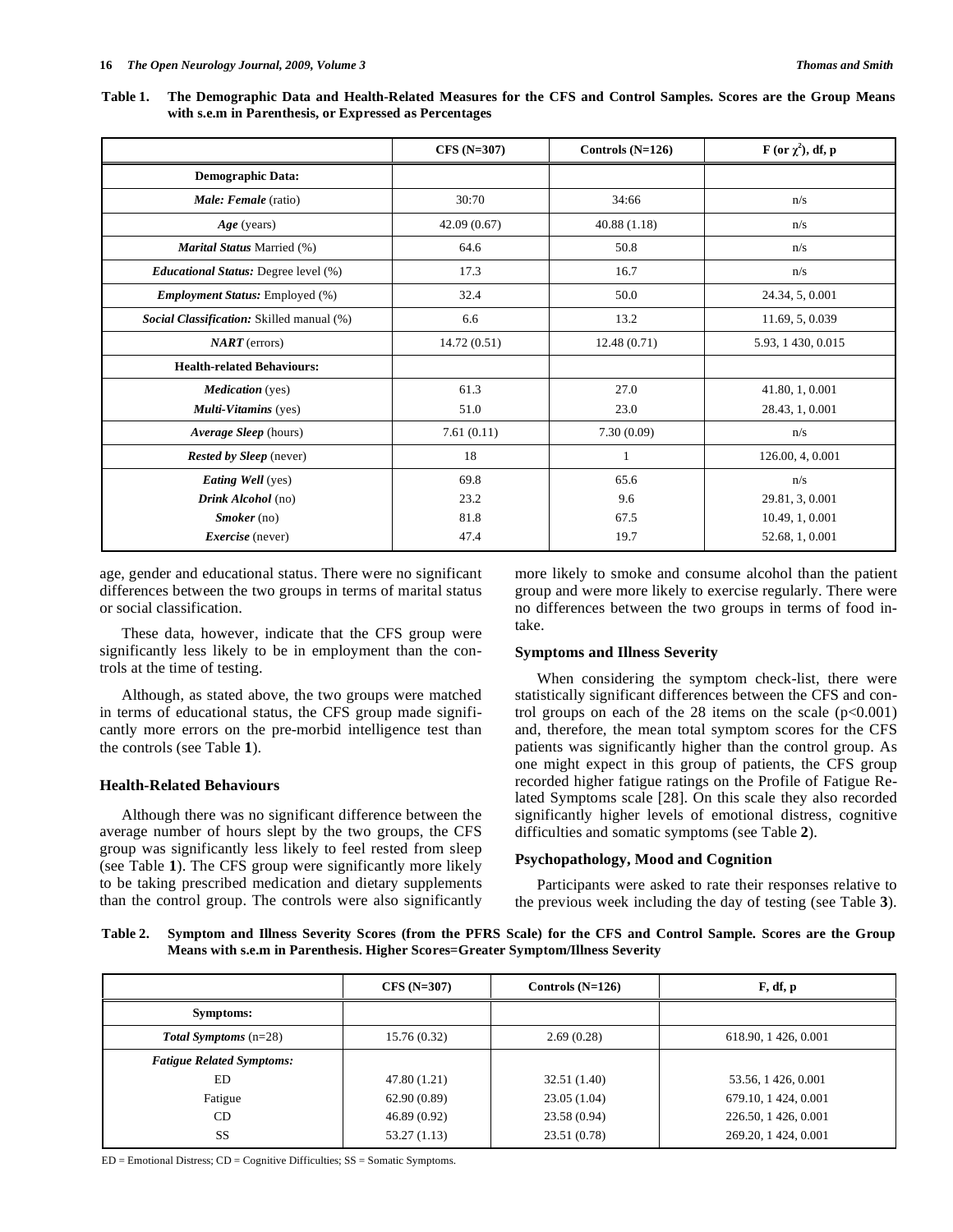|                                                               | <b>CFS</b><br>$(N=307)$ | <b>Controls</b><br>$(N=126)$ | F, df, p             |
|---------------------------------------------------------------|-------------------------|------------------------------|----------------------|
| Psychopathology, Mood and Cognition:                          |                         |                              |                      |
| <i>Depression</i> ( $\uparrow$ scores= $\uparrow$ dep.)       | 41.46                   | 35.07                        | 41.58, 1 424, 0.001  |
|                                                               | (0.61)                  | (0.48)                       |                      |
| <i>Trait Anxiety</i> ( $\uparrow$ scores= $\uparrow$ anx.)    | 49.36                   | 40.45                        | 55.50, 1 421, 0.001  |
|                                                               | (0.66)                  | (0.97)                       |                      |
| Mood:                                                         |                         |                              |                      |
| Alertness                                                     | 188.73                  | 290.27                       | 536.70, 1 431, 0.001 |
| (^) scores=^(^alert.)                                         | (1.35)                  | (6.00)                       | 1227.05, 1431, 0.001 |
| Hedonic tone                                                  | 122.78                  | 234.17                       | 174.23, 1 431, 0.001 |
| $(\uparrow \text{scores} = \uparrow \text{HT})$               | (1.15)                  | (4.10)                       |                      |
| Anxiety                                                       | 74.15                   | 105.29                       |                      |
| $(lscores = \uparrow$ anx.)                                   | (1.04)                  | (2.67)                       |                      |
| <b>Positive Mood</b>                                          | 25.88                   | 36.05                        | 98.16, 1 424, 0.001  |
| $(\uparrow \text{scores} = \uparrow \text{pos. md})$          | (0.56)                  | (0.82)                       | 71.44, 1 425, 0.001  |
| <i>Negative Mood</i> ( $\uparrow$ scores= $\uparrow$ neg. md) | 23.95                   | 14.14                        |                      |
|                                                               | (0.66)                  | (0.85)                       |                      |
| <i>Cognitive Failures</i> ( $\uparrow$ scores= $\uparrow$ CF) | 60.53                   | 38.35 (1.17)                 | 156.00, 1419, 0.001  |
|                                                               | (1.03)                  |                              |                      |

**Table 3. Subjective Measures of Psychopathology, Mood and Cognition for the CFS and Control Samples. Scores are the Group Means with s.e.m in Parenthesis** 

These data suggest that the CFS patients were more depressed than the controls. In response to the more generalised questions posed in the pre-visit booklet, the trait anxiety scores for the CFS patients were significantly higher than those of the controls as were the levels of cognitive failures. However, there was no significant difference between the two groups in terms of anxiety (CFS=40.42, controls=41.67; p=0.20) when the participant was asked to rate how the felt on the day of testing. The CFS group did report lower positive and higher negative mood scores than the controls during the previous week. These mood data also showed that the CFS group were significantly less alert than the controls, had lower hedonic tone scores and were more anxious than the control group (see Table **3**).

#### **Psychosocial Measures**

 The CFS group reported significantly higher levels of perceived stress, suffered more severe daily hassles and less positive life events than the controls. However, there were

no significant differences between the groups in terms of self-esteem or negative life events (see Table **4**).

### **Performance Testing**

 Data comparing the CFS and controls in terms of performance measures are depicted graphically in Fig. (**1**).

#### **Free Recall**

 The CFS patients recalled significantly fewer words than the healthy controls indicating deficits in episodic memory in the patient group (CFS=6.12 words, controls=7.48 words;  $F(1,430)=39.92, p<0.001$ ).

#### **Simple Reaction Time Task**

 The mean reaction time (mRT) over the 3 minutes of the test was significantly longer for the CFS patients than the controls (CFS=490.81 msec, controls=284.15 msec; F(1, 430)=34.30, p<0.001).

| Table 4. Psychosocial Measures for the CFS and Control Samples. Scores are the Group Means with s.e.m in Parenthesis |  |  |
|----------------------------------------------------------------------------------------------------------------------|--|--|
|                                                                                                                      |  |  |

|                                                                                                                                      | $CFS(N=307)$             | Controls $(N=126)$       | F, df, p                  |
|--------------------------------------------------------------------------------------------------------------------------------------|--------------------------|--------------------------|---------------------------|
| <b>Psychosocial Factors:</b>                                                                                                         |                          |                          |                           |
| <i>Daily Hassles</i> ( $\uparrow$ scores= $\uparrow$ severity)                                                                       | 46.51(2.06)              | 32.73(2.76)              | 14.26, 1421, 0.001        |
| <b>Self Esteem</b><br>$(\uparrow \text{scores} = \uparrow \text{SE})$                                                                | 57.32 (0.92)             | 58.91 (1.30)             | n/s                       |
| <b>Perceived Stress</b><br>$(\uparrow$ scores= $\uparrow$ stress)                                                                    | 26.76(0.48)              | 22.55(0.77)              | 21.851, 1421, 0.001       |
| <i>Positive Life Events</i> ( $\uparrow$ scores= $\uparrow$ PLE)<br><i>Negative Life Events</i> ( $\uparrow$ scores= $\uparrow$ NLE) | 0.78(0.07)<br>2.34(0.13) | 1.26(0.13)<br>2.66(0.21) | 12.65, 1426, 0.001<br>n/s |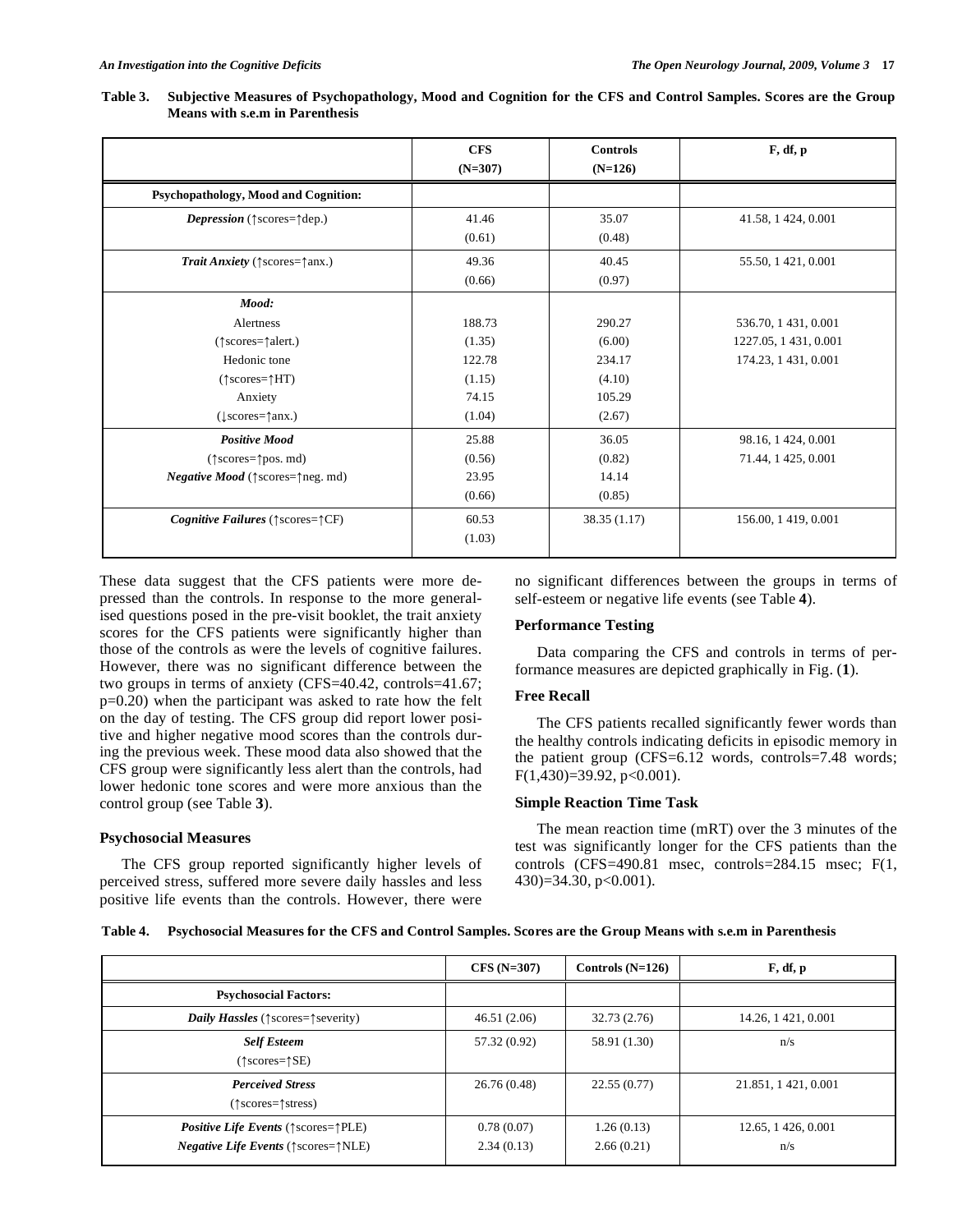

**Fig. (1).** Objective measures of performance for the CFS and control groups. Scores are the mean with s.e.m shown as bars. Higher Stroop and RT scores=slower reaction times.

 Data describing the time-on-task reaction times over the 3 minutes (that is the RT for each minute of the task) suggests that there is a linear group effect for reaction times  $(F(1,429)=67.20, p<0.001)$  indicating that both groups' reaction times slow gradually over the three minutes. CFS patients had slower reaction times on each minute of the task (time on task), and the repeated measures analysis indicated that the CFS groups' reaction time slowed at a greater rate  $(F(1,858)=3.03, p<0.05)$  than the controls (i.e. they become fatigued more quickly than the controls – see Fig. **2**).



Fig. (2). Time on task scores for three minutes of the simple reaction time task measure for the CFS and control groups. Scores are the mean with s.e.m shown as bars. Higher RT scores=slower reaction times.

#### **Repeated Digits Vigilance Task**

 Again the overall mean reaction time for the CFS patients on this task was significantly slower than the controls (CFS=611.7msec, controls=549.4msec; F(1,383)=26.80, p<0.001). There was no time-on-task effect in the vigilance task even though group differences in the reaction times for each minute on the task remain. The total number of correctly detected targets (hits) was also significantly lower in the CFS group (CFS=11.12 hits, control=13.75 hits;  $F(1, 1)$  $(423)=34.30$ ,  $p<0.001$ ) but there no overall time-on-task group effect. The control group detected significantly fewer hits in minute 2 when compared to minute 1 (min 1=5.31, min 2=4.94; F(2, 124)=59.33,  $p<0.01$  and significantly fewer hits in minute 3 compared to minute 2 (min 2=4.94, min 3=3.50; F(2, 124)=59.33, p<0.001). However, although the CFS group detected significantly fewer hits in minute 3 than minute 2 (min 2=4.24, min 3=2.81; F(2, 296)=86.21, p<0.001) there was no difference between the number of hits detected between minutes 1 and 2.

 There was no difference between the two groups in terms of false alarms.

#### **Distraction from Irrelevant Stimuli**

 Analysis of covariance on the Stroop test, with the word control condition as a covariate, produced no significant differences between the groups when measuring colour interference (name the word, ignore the colour). The CFS group, however were significantly slower than the controls when naming the colour and ignoring the word (CFS=113.52 seconds, controls=85.91 seconds;  $F(1, 427) = 52.68$ ,  $p < 0.001$ ).

## **IMPAIRED COGNITION AND POSSIBLE CON-FOUNDING FACTORS**

 As factors such as demographics, symptoms, anxiety, depression, mood and psychosocial factors have been shown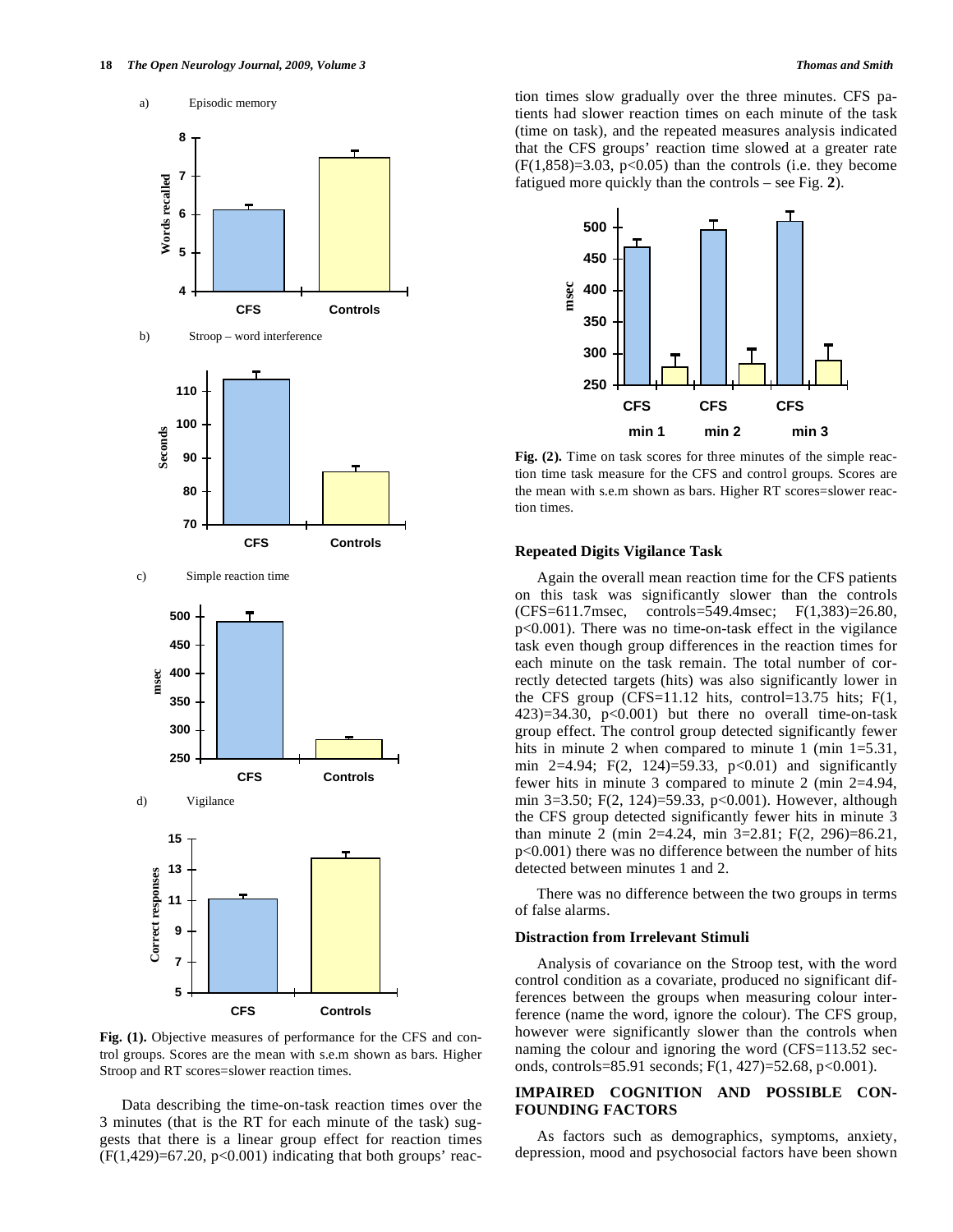| <b>Stroop</b><br><b>Word Interference</b> | <b>Free Recall</b><br><b>Words Recalled</b> | <b>Simple Reaction Time</b><br><b>Mean Reaction Time</b> | <b>Repeated Digits Task</b><br><b>Digits Detected</b> |
|-------------------------------------------|---------------------------------------------|----------------------------------------------------------|-------------------------------------------------------|
| Gender                                    | Age                                         | Gender                                                   | Gender                                                |
| Age                                       | <b>Marital Status</b>                       | <b>Marital Status</b>                                    | <b>Educational Status</b>                             |
| <b>Educational Status</b>                 | <b>Educational Status</b>                   | <b>Educational Status</b>                                | <b>Employment Status</b>                              |
| <b>Employment Status</b>                  | <b>Employment Status</b>                    | <b>Employment Status</b>                                 | Social Classification                                 |
| <b>NART</b>                               | Social Classification                       | Social Classification                                    | <b>NART</b>                                           |
|                                           | <b>NART</b>                                 | <b>NART</b>                                              |                                                       |
| Rested by sleep                           | Rested by sleep                             | Medication                                               | <b>Rested by sleep</b>                                |
|                                           |                                             | Rested by sleep                                          |                                                       |
| <b>Emotional Distress</b>                 | <b>Emotional Distress</b>                   | <b>Emotional Distress</b>                                | <b>Emotional Distress</b>                             |
| Cognitive Difficulties                    | <b>Cognitive Difficulties</b>               | <b>Cognitive Difficulties</b>                            | <b>Cognitive Difficulties</b>                         |
| Somatic Symptoms                          | Somatic Symptoms                            | Somatic Symptoms                                         | Somatic Symptoms                                      |
| <b>Physical Symptoms</b>                  | <b>Physical Symptoms</b>                    | <b>Physical Symptoms</b>                                 |                                                       |
| Depression                                | Depression                                  | Depression                                               | Depression                                            |
| <b>Trait Anxiety</b>                      | <b>Trait Anxiety</b>                        | <b>Trait Anxiety</b>                                     | Positive Mood                                         |
| Positive Mood                             | Positive Mood                               | Positive Mood                                            | <b>Cognitive Failures</b>                             |
| Negative Mood                             | Negative Mood                               | Negative Mood                                            |                                                       |
| <b>Cognitive Failures</b>                 | <b>Cognitive Failures</b>                   | <b>Cognitive Failures</b>                                |                                                       |
| Daily Hassles                             | Daily Hassles                               | <b>Daily Hassles</b>                                     | Daily Hassles                                         |
| <b>Perceived Stress</b>                   | <b>Perceived Stress</b>                     | <b>Perceived Stress</b>                                  |                                                       |

**Table 5. Confounding Factors which are Known to Exert an Independent Effect on Cognition. Factors Ultimately Identified in the Analyses are Highlighted in Bold** 

to be associated with impaired cognition in previous studies, a series of univariate analyses were conducted on each performance task using the individual variables listed in Tables **1-3** as covariates. From these analyses only two variables produced an independent effect which removed the overall group difference in cognition between the CFS and controls; total symptoms and fatigue scores. Table **5** describes the factors exerting an independent effect for each performance task whilst not affecting the differences between the CFS and control groups.

 When all the independent factors were co-varied in one analysis, several measures had a significant independent effect (shown in bold) but again the difference between CFS patients and controls only became non-significant when fatigue and symptom severity were co-varied.

# **SUBJECTIVE MEASURES OF COGNITION VERSUS OBJECTIVE MEASURES OF PERFORMANCE**

 The Cognitive Failures Questionnaire (CFQ) was used in this study as a subjective measure of cognitive impairment. To investigate the suggestion that patients with CFS overestimate the levels of cognitive deficits experienced, a median split was performed on the CFQ scores for each of the two groups and, as a result, four sub-groups were created: (a) CFS patients with low CFQ scores  $(n=107)$ , (b) controls with low CFQ scores (n=106), (c) CFS patients with high CFQ scores (n=186) and, (d) controls with high CFQ scores  $(n=16)$ . These were then used as grouping factors in analyses of variance for each of the performance measures with the independent factors highlighted in Table **5** as covariates. These results are shown in Table **6**.

**Table 6. Subjective Measures of Cognition (Cognitive Failures) Versus Objective Measures of Performance. Scores are the Group Means with s.e.m in Parenthesis. Higher Stroop and RT Scores=Slower Reaction Times** 

|                      | <b>Stroop</b><br>(sec.)    | <b>Free Recall</b>       | <b>Simple Reaction Time</b><br>(msec.) | <b>Repeated Digits Task</b><br>(Detected) |
|----------------------|----------------------------|--------------------------|----------------------------------------|-------------------------------------------|
| Low CFQ:             |                            |                          |                                        |                                           |
| <b>CFS</b>           | 101.69(3.14)               | 6.26(0.20)               | 400.70 (21.73)                         | 11.77(0.40)                               |
| <b>Controls</b>      | 88.48 (3.16)               | 6.79(0.23)               | 320.27 (22.26)                         | 12.68(0.43)                               |
| High CFO:            | 117.95 (2.40)              | 6.44(0.19)               | 523.25 (16.91)                         | 11.33(0.32)                               |
| <b>CFS</b>           | 89.14 (8.12)               | 7.41(0.45)               | 282.68 (55.02)                         | 14.64(1.00)                               |
| <b>Controls</b>      |                            |                          |                                        |                                           |
| <b>Group Effect:</b> | $F(3,409)=19.94$ , p<0.001 | $F(3,409)=2.93, p<0.033$ | $F(3,406)=19.398, p<0.001$             | $F(3,403)=4.15$ , p<0.006                 |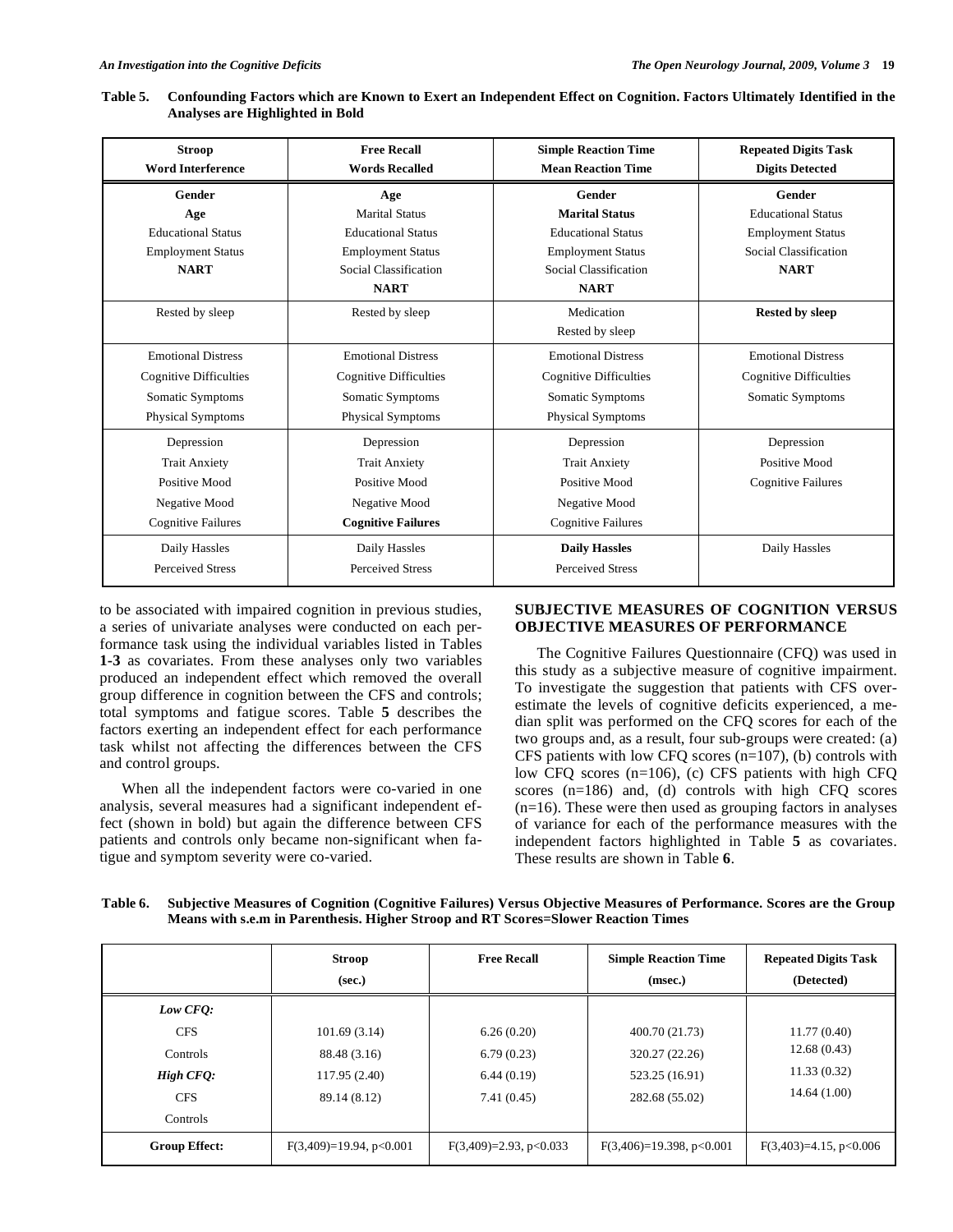#### **20** *The Open Neurology Journal, 2009, Volume 3 Thomas and Smith*

 There is an overall group effect of CFQ on cognition and, therefore, an association between the subjective CFQ measure and level of cognitive deficit in CFS.

 To further investigate the relationship between subjective and objective measures, the cognitive failures questionnaire scores for the patient and control groups were split into their respective quartiles and used as grouping factors.

 These analyses reveal clear differences between the CFQ quartiles for the CFS group for both the mean reaction time task  $(F(3, 285)=3.32, p<0.02)$  and the Stroop task  $(F(3, 285))=3.32, p<0.02)$  $287$ )=4.78, p<0.003), but not for the free recall or vigilance tasks. For the controls, however, there were no associations between CFQ scores and deficits for any of the performance measures.

#### **Illness Severity and Performance**

 Two measures, namely the total symptom scores and the Profile of Fatigue Related Symptoms (PRFS), were used to assess illness severity in the patient sample. To investigate the relationship between illness severity and cognitive deficits, these two measures were dichotomised and summed to create six groups (a) low illness severity CFS patients  $(n=61)$ , (b) low illness severity controls  $(n=117)$ , (c) medium illness severity CFS (n=57), (d) medium illness severity controls  $(n=8)$ , (e) high illness severity CFS  $(n=175)$  and,  $(f)$ high illness severity controls. Unfortunately, there were no controls in the high illness severity grouping and only eight in the medium severity control group. Data for the medium illness severity controls have been included in Table **7** (which describes these data for each performance task) for comparison purposes but will not be discussed further.

 There was an overall group effect for free recall scores, with there being significant differences between the low illness severity controls and the medium and high illness severity patients (p<0.001 and p<0.002 respectively). However, there were no indications of an association between illness severity and performance deficits in the CFS groups.

 There was also an overall group effect in the simple reaction time task, with there being significant differences between the low illness severity controls and the low, medium and high illness severity patients (p<0.04, p<0.001 and p<0.001 respectively). In addition, there were significant differences in the simple reaction times between the low and high illness severity patients (p<0.001) and a marginal difference between low and medium illness severity patients  $(p=0.06)$ . However, there was no significant difference between the medium and high illness severity patients.

 There was an overall group effect in the vigilance task, with significant differences between the low illness severity controls and the medium and high illness severity patients  $(p<0.01$  and  $p<0.001$  respectively). However, in this task there were no indications of an association between illness severity and performance deficits in the CFS groups.

 There was an overall group effect in word interference, with there being significant differences between the low illness severity controls and the low, medium and high illness severity patients ( $p<0.05$ ,  $p<0.03$  and  $p<0.001$  respectively). In addition, there were significant differences in the time taken to complete the task by the low and high illness severity patients  $(p<0.001)$  and the medium and high illness severity patients (p<0.001). However, there was no significant difference between the low and medium illness severity patients.

 These data provide a similar profile to that of cognitive failures: that is, there were associations between the level of illness severity and cognition for the two reaction time tasks but not for the recall and vigilance tasks.

#### **DISCUSSION**

 The current study set out to bring some clarity to the issues arising from the on-going debate surrounding the exact nature, and indeed existence, of the cognitive deficits associated Chronic Fatigue Syndrome (CFS). This was achieved by addressing specific comments made by previous reviewers of the literature [17, 18] as well incorporating into the design the views of those who found no evidence of such impairment [7, 15, 16].

 To begin with we recruited 307 participants, a much larger number of patients than previous studies, from a single specialised outpatient clinic. To address the issue of accuracy of diagnosis, the Centre for Disease Control (CDC) case definition criteria [2] was used to diagnose all patients invited to take part in the study, which excludes patients exhibiting major psychiatric disorders. It was clear that our sample conformed to the expected demographic profile for Chronic Fatigue Syndrome (CFS): that is, a predominance of middleaged married females.

**Table 7. Illness Severity Versus Cognitive Performance. Scores are the Group Means with s.e.m in Parenthesis. Higher Stroop and RT Scores=Slower Reaction Times** 

|                                 | <b>Stroop</b>             | <b>Free Recall</b>        | <b>Simple Reaction Time</b> | <b>Repeated Digits Task</b> |
|---------------------------------|---------------------------|---------------------------|-----------------------------|-----------------------------|
|                                 | (sec)                     | (words)                   | (msec)                      | (digits)                    |
| Low Illness Severity:           |                           |                           |                             |                             |
| <b>CFS</b>                      | 98.32 (4.04)              | 6.70(0.24)                | 387.23 (29.07)              | 11.98(0.51)                 |
| <b>Controls</b>                 | 88.31 (2.94)              | 7.04(0.20)                | 315.00 (21.35)              | 13.11(0.41)                 |
| <b>Medium Illness Severity:</b> |                           |                           |                             |                             |
| <b>CFS</b>                      | 99.185 (4.18)             | 6.23(0.24)                | 466.73 (29.33)              | 11.38(0.54)                 |
| <b>Controls</b>                 | 92.07 (11.25)             | 6.87(0.63)                | 325.41 (78.21)              | 12.52(1.41)                 |
| <b>High Illness Severity:</b>   |                           |                           |                             |                             |
| <b>CFS</b>                      | 120.62 (2.40)             | 6.21(0.16)                | 516.30 (17.72)              | 11.21(0.33)                 |
| <b>Group Effect:</b>            | $F(4,411)=19.78, p<0.000$ | $F(4,404)=2.64$ , p<0.034 | $F(4,404)=13.32, p<0.000$   | $F(4,405)=2.94, p<0.020$    |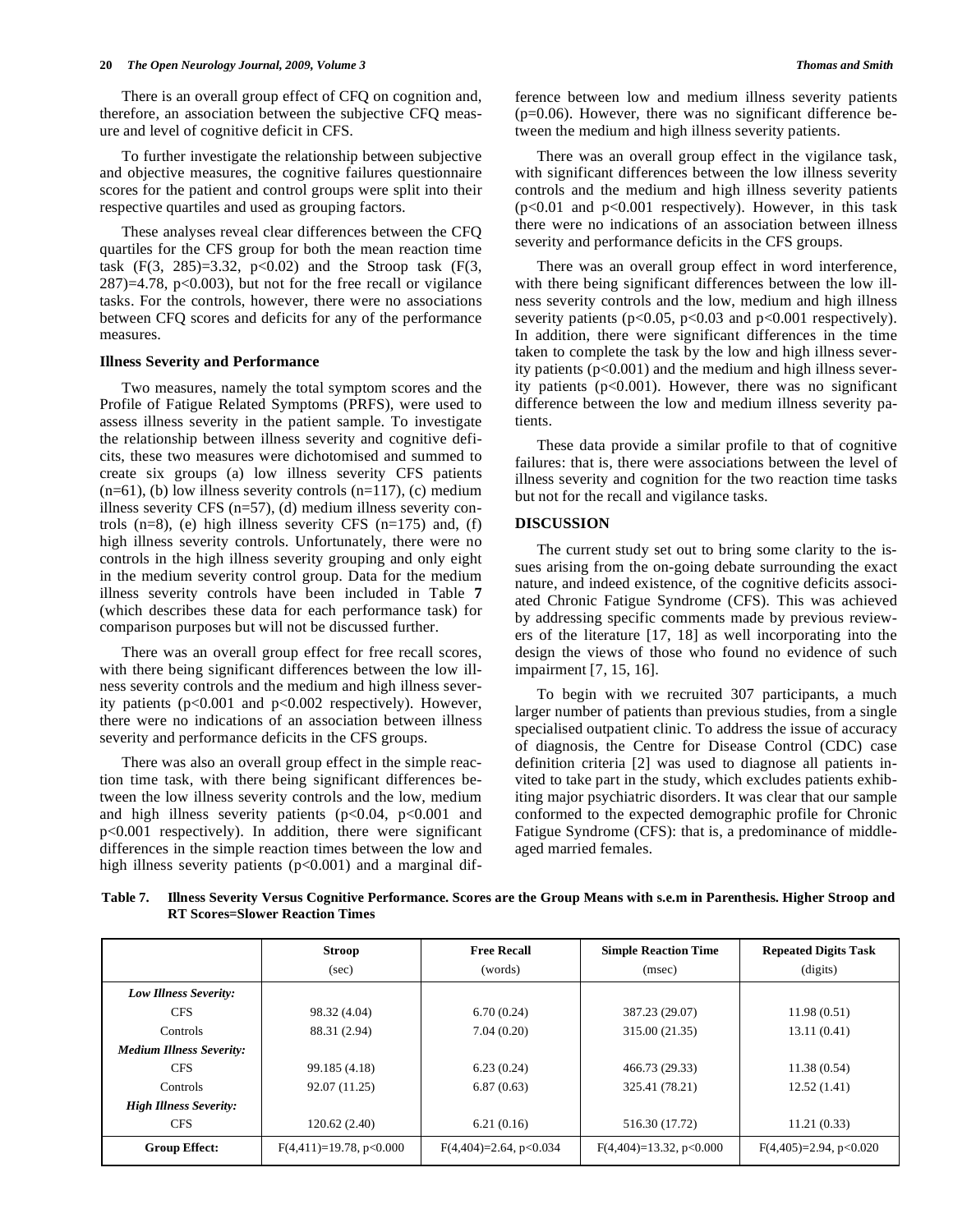When examining the patient sample in more detail we found that the majority of the group (68%) had received a preliminary diagnosis of CFS from their GP before attending the clinic and their mean illness length was five years. Although the majority of patients suggested a physical cause as a possible trigger for their illness (such as influenza), several patients acknowledged a non-physical cause (for example, a stress-related episode).

 Half the sample of patients experienced fluctuations in symptom severity although no regular daily pattern emerged. The resultant effect of such variability is that patients experience high levels of uncertainty. Data from a symptom check list provided evidence of the myriad symptoms experienced by CFS sufferers. The study showed that and the majority of patients (41%) reported their condition as 'bad with some recovery' on the 5-item current state of health scale at the time of testing. Increased rest and sleep were highlighted by patients as the most effective approaches in their attempt to minimise the negative effects of the illness whilst, on the other hand, exercise, walking, shopping, mental effort and stress were most commonly linked with an exacerbation of symptom severity.

 To address criticisms aimed at the inclusion of inappropriate control groups in previously reported studies, we recruited 126 healthy volunteers from a cross-section of the general population who were matched to the patient sample in terms of age, gender, educational standard and socioeconomic group. In addition, the controls completed a similar screening process to the patient group.

 Concerns voiced by Wearden and Appleby [18] regarding the suitability and sensitivity of the objective measures of cognitive performance used in previous research were answered by administering tasks which, not only reflected the type of cognitive impairments patients themselves report, but the tests used had been utilised in previous studies of the illness [8, 25] and in studies of fatigue in healthy individuals [6].

 In a series of group comparisons we found several differences between the CFS patients and control group. Firstly, and not surprisingly considering the severity of the illness, the controls were significantly more likely to be in employment than the CFS group at the time of testing. Secondly, despite the two groups being matched in terms of educational status, the CFS patients scored significantly lower on the pre-morbid intelligence measure than the controls. There are two possible explanations for this: (a) as intelligence shows a positive correlation with most cognitive measures [39], the converse is also true, namely that deficits in cognitive functioning will be accompanied by lower intelligence scores; (b) patients with depression have been shown to report lower pre-morbid intelligence scores using the NART score [40].

 A further area of interest is the role of sleep abnormalities in this illness [8]. Our data suggests that the average number of hours slept per night did not differ between the patient and control groups. However, the two groups were shown to differ in ratings of the extent to which the individual felt rested as a result of sleep – namely sleep quality. Abnormalities in sleep patterns had been shown to affect mood and performance both in CFS patients and healthy controls [8, 27] and were an important factor to consider when examining these data further. In addition, problems with sleep quality are often observed in abnormal psychopathology [41, 42].

 The presence of co-morbid mood disorder is also indicated in the patient group. Although these findings contradict previous findings (e.g. Marshall *et al.* 1996 [14]), it is believed that this study provides a more accurate representation of the illness due to the fact that a larger cohort was assessed in comparison with previous studies. Indeed laboratory testing further highlight the differences between the mood states of the two groups. The CFS patients record significantly lower levels alertness and hedonic tone and have higher anxiety levels than the control group. It is of note that the state anxiety scores of the two participant groups do not differ at the time of testing, indicating that the patient group was not unduly distressed by the test session itself. Trait anxiety scores, however, indicate that patient group exhibit higher general anxiety levels than the controls.

 Simple comparisons of performance task data seem to confirm our previous findings of a slowing of motor speed and impairments in immediate recall in CFS. The reaction time task also provides data indicating that there were significant differences between the reaction times of the CFS and control groups when comparing reaction times at minute intervals. In addition, a greater rate of slowing over the three minutes was seen in the CFS group. This 'time-on-task effect' was not replicated in the other three minute task (the vigilance task) even though group differences in the reaction times for each minute on the task remain. There is a suggestion here that although both sustained attention and motor speed are affected in CFS, time-on-task effects differ. A possible explanation may be that performance on such tasks are affected differently by fatigue and that these differences may reflect differences in underlying neurotransmitter mechanisms involved in processing the two tasks (Christopher *et al.* 2005 for a discussion [43]). However, this theory would have to be tested in further wide-ranging studies.

 Returning to the vigilance task, the detection rate of repeated digits for each minute was greater in the control group than the patient group and both groups' detection rate decreased over time. In contrast to our previous findings, where a gradual decline in accuracy over time was reported for both groups [25], the current study indicates that there was no measurable decline in accuracy for the patient group between minutes 1 and 2. A trade-off between reaction time and accuracy (for minutes 1 and 2) is, however, observed in healthy controls and this warrants further investigation.

 The final performance task, the Stroop interference task [37], provided evidence to suggest that distraction by irrelevant stimuli is more pronounced in the patient group. These data are contrary to findings reported by Metzger and Denny [44] who found no evidence to suggest that CFS patients perform differently to controls on this task. The inconsistency between their study and the results presented here might be due to the relatively small number of patients tested (40 compare to 307) and the fact that a modified version of the Stroop task was used to assess cognitive function. By modifying the task, some test sensitivity may have been lost and this has been suggested as a possible reason for the lack of conclusive data in the past.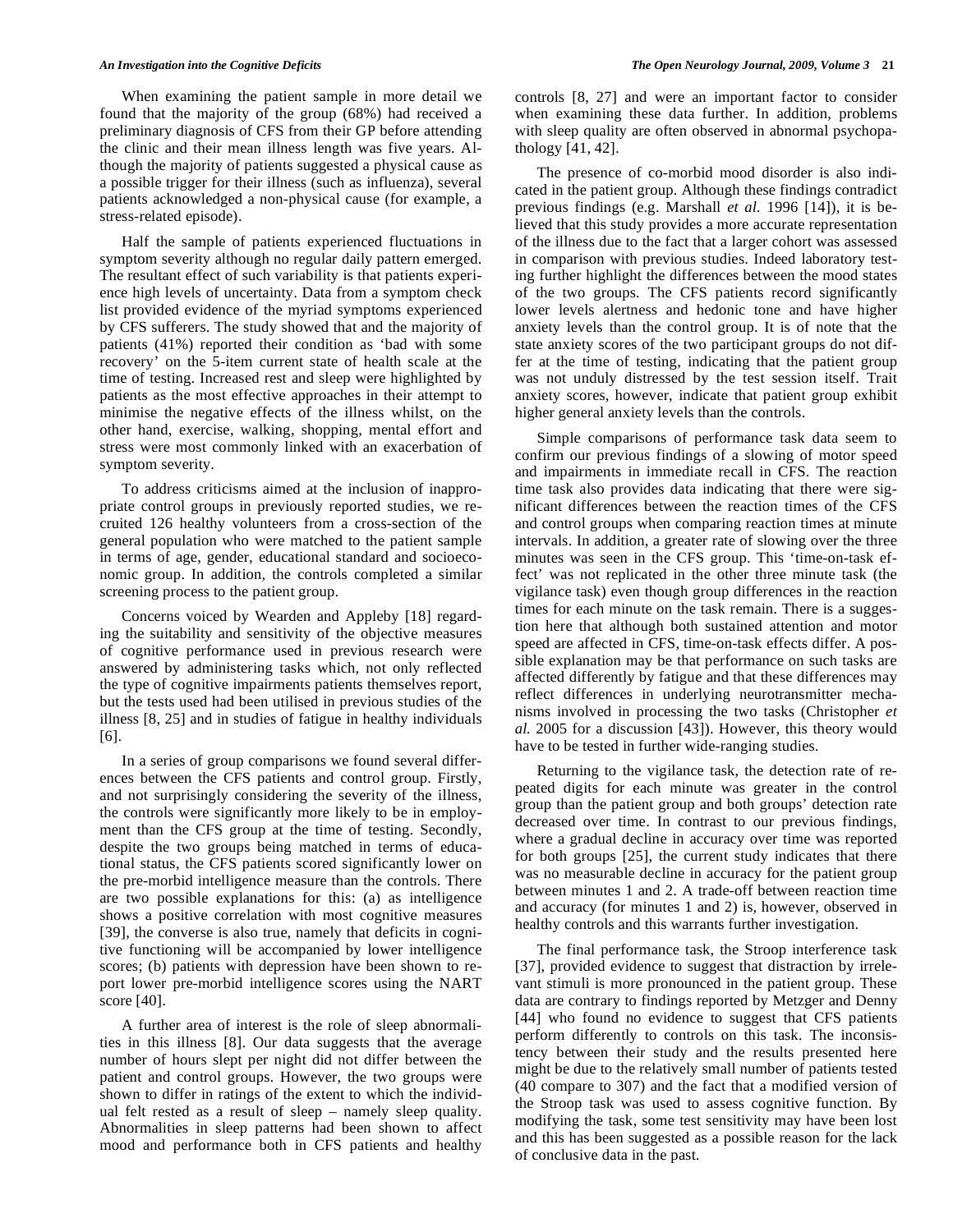To investigate these data further, a series of additional analyses were conducted, this time identifying a range of factors significantly associated with poorer performance and including these as covariates in the analyses. These included demographic data, pre-morbid intelligence, illness severity, anxiety, depression, psychosocial factors and sleep data. Only two variables, total symptoms and the fatigue sub-scale of the fatigue-related symptoms questionnaire, were identified as factors which act to remove the overall group effect on performance. Although one might expect the level of somatic symptoms, cognitive difficulties and emotional distress to be major factors of influence in this particular illness, these two factors essentially define the two groups. However, several factors were identified as having an independent effect on performance without removing the overall group effect. These factors were, therefore, used as covariates in further analyses to ensure that they could act in cumulative way and affect performance. There was no evidence to suggest that co-morbid anxiety and/or depression play a role in the level of cognitive deficit in this illness.

 In order to consider the ability of the patient group to subjectively assess their level of cognitive impairment accurately, data from the Cognitive Failures Questionnaire (CFQ) were used [32]. Previous studies showed that the subjective ratings of cognitive deficits by CFS patients were much higher than the level of deficits identified on objective measures of performance. Patients recording high scores on the Cognitive Failures Questionnaire performed significantly worse than those recording low scores for the two reaction time tasks. These data indicate that patients are more able to accurately subjectively rate their cognitive performance than previous reports have indicated [18].

 It was also important to investigate whether illness severity negatively affects cognitive functioning, that is are the more severe cases of CFS more functionally impaired. Illness severity as weighted by splitting the patients according to their fatigue-related symptoms and total symptom scores. These scores were then summed and compared to each performance task allowing us to look at performance across a range of severity scores. The controls performed better on each of the tasks than the patient groups even those rated with low illness severity. When considering the CFS group alone, an association between illness severity and poorer cognitive performance is seen in the psychomotor tasks but not the accuracy or recall tasks. These outcomes are partly in agreement with previous studies [17, 18] but also raises further questions as to the exact nature of the cognitive impairment associated with CFS.

 Recruiting patients *via* a specialised out-patients raises issues about generalisability and this is acknowledged as a limitation of the study. However, our data indicating a measurable deficit in motor speed are in keeping with findings from a recent population-based study [45].

#### **CONCLUSION**

 The current study provides compelling evidence, not only for the existence of cognitive deficits in Chronic Fatigue Syndrome, but for the nature of these same impairments. Of interest here is that these objectively measured deficits remain even when factors associated with performance impairments are taken into consideration. Improvements or recovery from the illness should, therefore, be accompanied by improvements in cognition. The possibility of measuring recovery in these terms is indicated here: indeed, recent research provides evidence that some of the performance measures used in this study may be valid indicators of recovery [46]. Further studies are, however, required to investigate the possible mechanisms underlying our findings. One area of interest may be the influence of specific neurotransmitters such as acetylcholine, noradrenalin and dopamine in cognitive functioning. Another is the role of insulin in modulating acetylcholine and noradrenalin which in turn influences cognitive functioning. Similarly, dopamine has also been shown to influence motor functioning, verbal fluency, episodic memory and executive functioning [47, 48]. In addition, several groups have identified neuro-anatomical abnormalities in patients with CFS using neuroimaging techniques. These include reduced regional cerebral blood flow, anatomical abnormalities in cortical and subcortical regions and reduced glucose metabolism. The impact of such abnormalities are likely to impact on cognitive performance and may go some way in offering an explanation for some of the cognitive impairments observed in the current study.

 There remains a large gap in the current body of scientific knowledge as to the nature of these abnormalities. One area of interest is 'cause and effect': that is, do the abnormalities observed cause CFS or does the decrease in physical activity resulting from the illness produce the abnormality. For example, there have been reports of a link between physical activity and neurogenesis [49]. In addition, recent studies have also suggested that neurogenesis is involved in the action of antidepressants [50]. These findings may explain the increased recovery rates detected in CFS patients prescribed antidepressant medication in our study [51].

 Finally, there is an emerging hypothesis based on the model of 'altered self' which refers to the immune response to infection [52]. Infectious diseases are often accompanied or followed by periods of fatigue, disturbed sleep and an inability to concentrate. The theory is widened to a brain function model where an extended concept of altered self means that the patient does not return to the non-disease state due to the brains failure to recognise that state [52].

#### **ACKNOWLEDGEMENTS**

 This study was funded by the Linbury Trust and the Gatsby Foundation.

#### **REFERENCES**

- [1] Sharpe M, Archard L, Banatvala J, *et al*. CFS: guidelines for research. J R Soc Med 1991; 84: 118-21.
- [2] Fukuda K, Straus S, Hickie I, Sharpe MC, Dobbins JG, Komaroff A; International Chronic Fatigue Syndrome Study Group. The Chronic Fatigue Syndrome: a comprehensive approach to its definition and study. Ann Intern Med 1994; 121: 953-9.
- [3] Surawy C, Hackman A, Hawton K, Sharpe M. CFS: A cognitive approach. Behav Res Ther 1995; 33: 535-44.
- [4] van der Linden D, Frese M, Meijman T. Mental fatigue and the control of cognitive process: effects on preservation and planning. Acta Psychol 2003; 113: 45-65.
- [5] Boksem MAS, Meijman TF, Lorist MM. Effects of mental fatigue on attention: and ERP study. Brain Res Cogn Brain Res 2005; 25: 107-16.
- [6] Smith AP, Brockman P, Flynn R, Maben A, Thomas M. An investigation of the effects of coffee on alertness and performance during the day and night. Neuropsychobiology 1993; 27: 217-33.